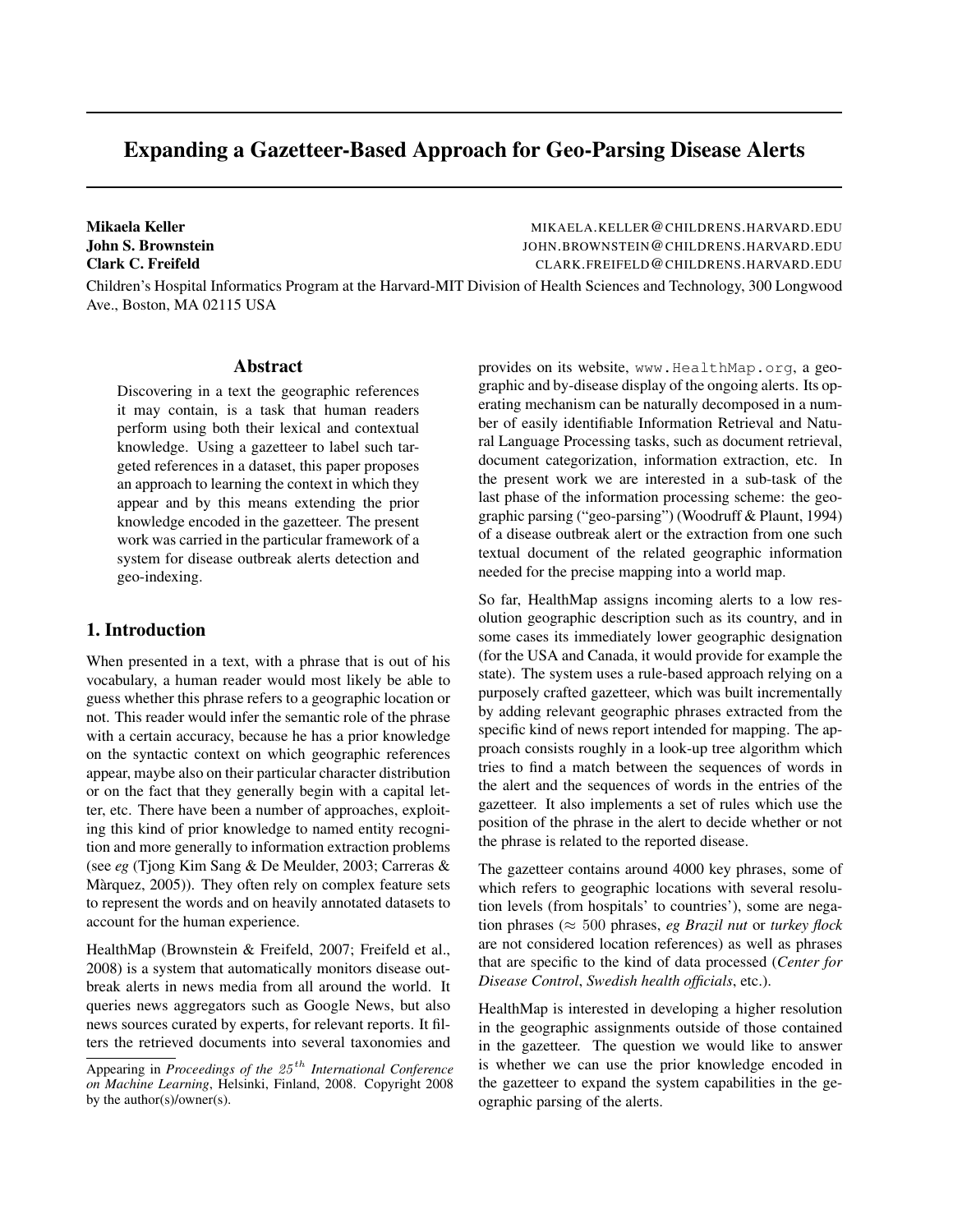## 2. Our Approach

The basic idea behind our approach is to have a dataset of alerts tagged with the gazetteer-based algorithm as well as with more general linguistic knowledge (*eg* part-of-speech tags, etc.), and then to use this dataset with tags partially hidden to learn a generalization of the parsing. In the toy example of Fig. 1, a sentence is enhanced with its corresponding part-of-speech tags and gazetteer-based geoparsing tags (the blue rectangle). In order to learn a generalization of the geo-parsing, the same sentence would be used in our training dataset with the specific identity of the word *New Caledonia*, hidden, but its part-of-speech, preserved.

| <b>NNP</b> | <b>NNS</b> |                                            | <b>NNP</b>                  |            | $_{RB}$   | <b>VBG</b> |    |     |                             | <b>NNS</b>                                                                                                                                               |
|------------|------------|--------------------------------------------|-----------------------------|------------|-----------|------------|----|-----|-----------------------------|----------------------------------------------------------------------------------------------------------------------------------------------------------|
|            |            |                                            |                             |            |           |            |    |     |                             |                                                                                                                                                          |
| <b>NNP</b> | <b>NNS</b> | IN                                         | <b>NNP</b>                  | <b>VRP</b> | <b>RB</b> | <b>VBG</b> | DT | NN. | NN                          | <b>NNS</b>                                                                                                                                               |
|            |            | <b>Sentence:</b><br><b>Train sentence:</b> | IN<br>Health authorities in |            |           | <b>VRP</b> |    |     | $DT$ $NN$ $IN$<br><b>IN</b> | Health authorities in New Caledonia are closely monitoring an upsurge of dengue fever cases.<br>are closely monitoring an upsurge of dengue fever cases. |

Figure 1. Example of training data.

Our dataset consists of disease outbreak alerts retrieved in 2007 by the HealthMap system. We tagged them with the part-of-speech tagger provided by NEC's project SENNA (Collobert & Weston, 2007), which has a reported accuracy of 96.85%. Provided that, in English, location names often begin with capital letters or appear as acronyms, we assigned to the words in the alerts, in addition to their partof-speech tags, a capitalization status, *ie* none, first character, upper case. We used the rule-based approach to tag the words in the alert that match geographical references found in the gazetteer. Since the alerts in the dataset have been displayed (with the supervision of an expert) in the HealthMap world map, we were able in addition, to distinguish among the assigned tags, the ones that actually referred to a location where the event was taking place (location IN or *locIN*), from those that were foreign mentions (location OUT or *locOUT*).



Figure 2. Words sparse representation.

From a machine learning perspective, our dataset is composed of alerts examples  $\mathbf{x} = [x_1, \dots, x_L]$  of length L, and their corresponding location labels  $y = [y_1, \ldots, y_L], y_i \in$  ${None, locIN, locOUT}$ . The words  $x_i$  are represented by

| minfreq                                           |  | 10 | 20 |
|---------------------------------------------------|--|----|----|
| $T_0$ dict. size   15,000   5,000   3,000   1,700 |  |    |    |
| $T_1$ dict. size   25,300   9,500   5,900   3,900 |  |    |    |

Table 1. Sizes of (sub-)dictionaries extracted from the training datasets  $T_0$  (1000 alerts) and  $T_1$  (2500 alerts).

their part-of-speech tag, their capitalization status and occasionally by their index in the dictionary  $D$ , extracted from the training dataset. Figure 2 illustrates the vectorial representation of words. The  $|\mathcal{D}|$  (size of  $\mathcal{D}$ ) first components of  $x_i$  correspond to the dictionary indexes and are all equal to zero, except for the position coinciding with the word index in  $D$ . Similarly, the next K features of  $x_i$  correspond to the part-of-speech tag indexes in the  $K$  part-ofspeech tag list. And finally, the last three features stand for the three possible capitalization status. As explained previously, one important characteristic of this experiment, is the fact that words are only partially accessible to the learning algorithm. We applied a lower bound  $minfreq$  on the word frequency in the dataset to decide whether or not a word index was to be hidden. Only frequent word indexes are visible to the model. This was implemented as a dictionary cut-off, in which infrequent words are removed from the dictionary. Table 1 reports the resulting sub-dictionaries size for varying  $minfreq$ , in two training datasets  $T_0$  and  $T_1$  which respectively have 1000 and 2500 alerts. An outof-dictionary word will have its  $|\mathcal{D}|$  first components equal to zero.



Figure 3. Illustration of the neural network.

We trained a neural network, by negative log-likelihood minimization to output a probability estimate of the label  $y_i$  value corresponding to the word  $x_i$  in  $i^{th}$  position of an alert x,

$$
NN(i, \mathbf{x}) = P(y_i | x_{i-hw}, \dots, x_i, \dots, x_{i+hw})
$$

given a window  $(n - 1 = 2 \times hw)$  of preceding and following words.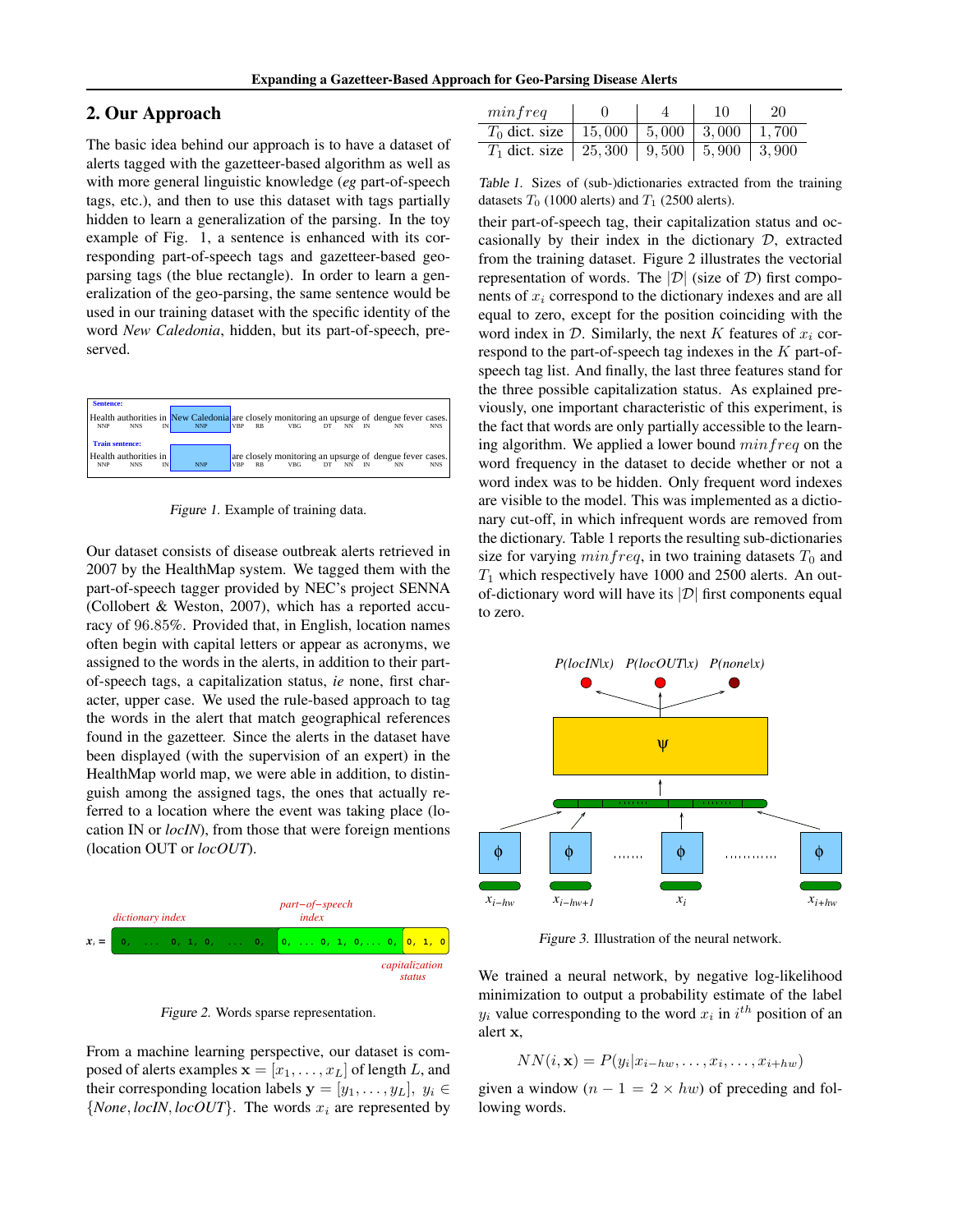| minfreq                         |      |      |      | 20   |
|---------------------------------|------|------|------|------|
| % w/o index $(T_0$ dict.)       | 4.9  | 9.7  | 13.6 | 18.1 |
| % loc w/o index $(T_0$ dict.)   | 16.8 | 36.6 | 47.3 | 61.4 |
| $\%$ w/o index $(T_1$ dict.)    | 3.0  | 5.8  |      | 10.6 |
| $%$ loc w/o index $(T_1$ dict.) | 6.6  |      |      | 38.7 |

Table 2. Percentage among the validation set words and words labeled as locations, of words without index in the dictionary.

The neural network, illustrated in Figure 3, can be decomposed as follow. First, each word in the window sequence is given in input to the same multi-layer perceptron (MLP) which has been replicated  $n = 2 \times hw + 1$ times, in a siamese network fashion (Bromley et al., 1993). This first MLP can be seen as a function  $\phi$  mapping the extremely sparse representation  $x_i$  of the words into a new representation,  $\phi(x_i) \in \mathbb{R}^d$ , which has the advantage of being learned during the training. This approach was applied with success for language modelling in (Bengio et al., 2003) and more recently for semantic role parsing in (Collobert & Weston, 2007). The outputs  $\phi(x_{i-hw}), \ldots, \phi(x_i), \ldots, \phi(x_{i+hw})$  are concatenated into a vector  $z \in \mathbf{R}^{d \times n}$  which is itself given in input to a second multi-layer perceptron. This second MLP, called  $\psi$  in Figure 3, has as output layer a *softmax* filtering function which allows us to consider the outputs of the neural network as probabilities.

### 3. Results

We trained several such neural networks on the two datasets  $T_0$  (1,000 alerts) and  $T_1$  (2,500 alerts), with extracted dictionaries of varying sizes according to our lower bound  $minfreq$ , as described in Table 1. We tested the models obtained on a separated validation set of 1000 alerts (465,297 words to tag, 6,156 with target *locIN* and 5,013 with *locOUT*). Table 2 summarizes the percentage in that set, of words that, as a consequence of the dictionaries cutoff, do not have an index in the dictionaries extracted from  $T_0$  and  $T_1$ . The 2nd and 4th lines of Table 2 show the outof-dictionary percents among the words that were assigned a location tag. The much higher proportions confirms the intuition that individual location mentions are infrequent words. Note that in the first column of Table 2, where no word is removed from the original dictionaries, there is still a certain amount of out-of-dictionary words. This is due to the fact that the vocabulary of the validation dataset is not completely covered by the dictionaries extracted from the training datasets.

Given the approximate nature of the solution found when training neural networks by stochastic gradient descent we repeated the learning process for each condition 5 times to estimate the variance. Figure 4 displays the results in terms of the obtained  $F_1$  score for the parsing of the words tar-

geted with tags location IN and location OUT, as well as the  $F_1$  score obtained if we do not make the distinction between the two of them (referred as *loc*), with models trained both on  $T_0$  and  $T_1$ . There is a discrepancy in the results for the tag *locIN / locOUT* and the reported *loc* tag, showing that the neural networks confuse *locINs* for *locOUTs* targets, and *vice versa*. That seems to suggest that our set of features is not suited to fully make this distinction. The size of the window in particular which we kept relatively small  $(hw = 4)$  for these preliminary experiments, may help to narrow this gap. If we consider the performance on the whole location tags, however, the results seem to be encouraging. Another encouraging facts is that increasing the size of the training dataset improves the performance of the models.



Figure 4. F1-score of *locIN*, *locOUT*, and the grouped location labels for two sizes of training dataset (train0: 1000 alerts, train1: 2500 alerts)

In Figure 5, to emphasize the fact that this approach do differ from the gazetteer-based approach, the results obtained with models trained on  $T_1$  have been sliced into the  $F_1$  scores of words that were represented with and without their dictionary index feature. Results for the words that were not targeted as locations (None tags), are also reported in Figure 5, they oscillated around an  $F_1$  score of 99% for words with their index feature and 95% for those without.

The observed increase in performance for no-index words proportionally to the size of the dictionary cut-off suggest a potential for discovering phrases out of the initial gazetteer, and that, without having a too high lost in performance for unhidden words. A visual inspection of the false positive among the words without index, reveals that indeed many among the words labeled as *None* that the system decided